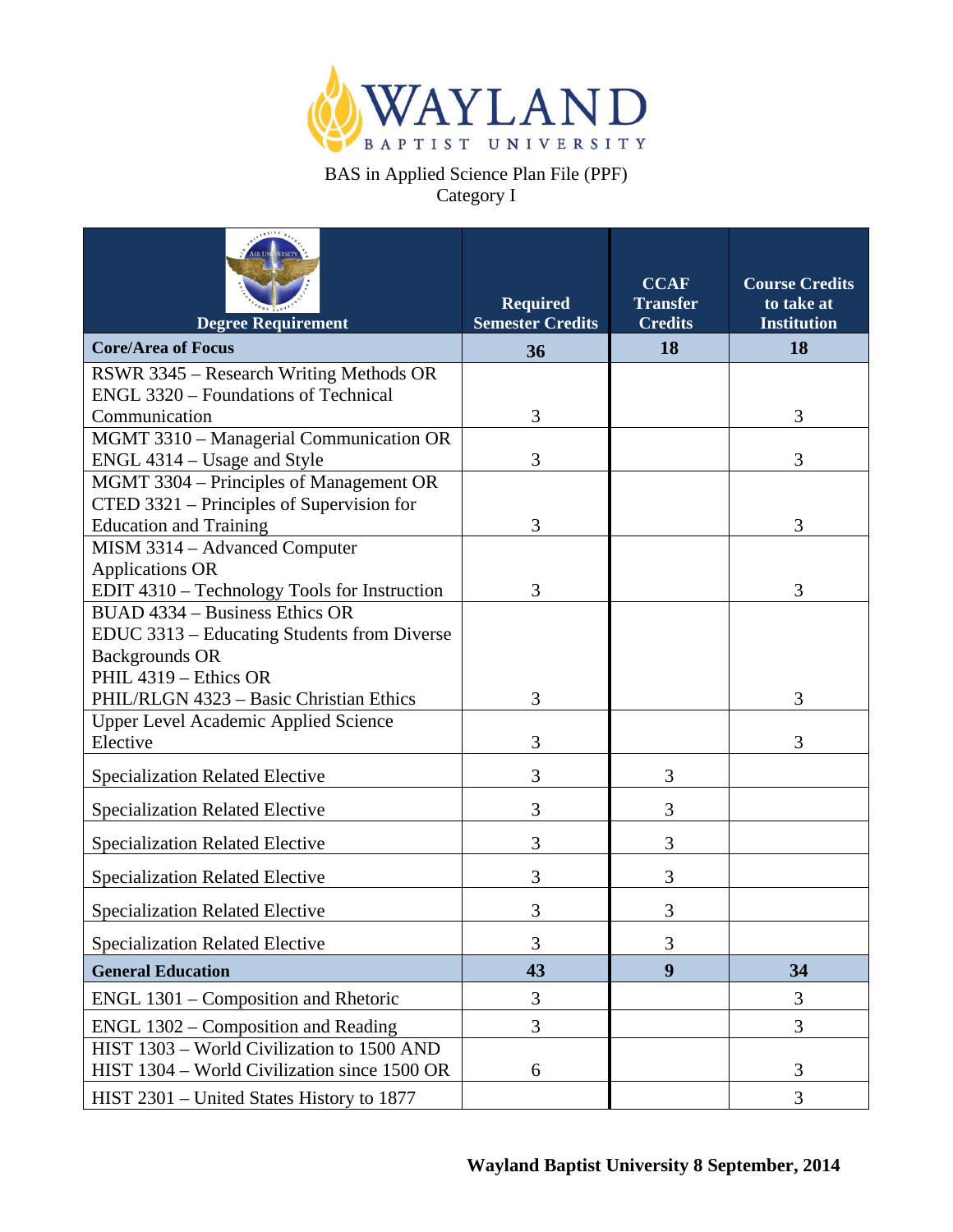

## BAS in Applied Science Plan File (PPF) Category I

| <b>AND</b><br>HIST 2302 – United States History since 1877 |                |                           |                  |
|------------------------------------------------------------|----------------|---------------------------|------------------|
| MATH 1304 – College Algebra or higher                      | 3              |                           | 3                |
| Science                                                    | 3              |                           | 3                |
|                                                            |                | 3 (clep or                |                  |
| Math, Science, or Foreign Language                         | 3              | transfer)                 |                  |
| Math, Science, or Foreign Language                         | 3              |                           | 3                |
| RLGN 1301 - Old Testament History                          | $\overline{3}$ |                           | 3                |
| RLGN 1302 - New Testament History                          | $\overline{3}$ |                           | 3                |
| POLS 2301 - American Government                            | 3              |                           | 3                |
| COMS 1301 - Speech Communication OR                        |                |                           |                  |
| COMS 1303 - Professional Communication OR                  |                |                           |                  |
| COMS 2302 – Communication in the<br><b>Classroom OR</b>    |                |                           |                  |
| COMS 2303 - Public Speaking                                | 3              | $3$ (clep or<br>transfer) |                  |
| COSC 2311 – Computer Applications                          | 3              |                           | 3                |
| <b>EXSS</b>                                                | 1              | $\mathbf{1}$              |                  |
| <b>EXSS</b>                                                |                | 1                         |                  |
| <b>EXSS</b>                                                |                |                           |                  |
| UNIV 1101 - Foundations of University Life                 |                |                           | 1                |
| GRAD 0001 - Senior Seminar                                 | $\overline{0}$ |                           | $\boldsymbol{0}$ |
| <b>Experiential Professional Development</b>               | 12             | 12                        | $\boldsymbol{0}$ |
| <b>Experiential Professional Development - 12 hrs</b>      |                |                           |                  |
| (48 Months full time work or Upper-Level                   |                |                           |                  |
| Electives)                                                 |                | 12                        |                  |
| <b>Professional Development</b>                            | 24             | 18                        | 6                |
| <b>Upper-Level Academic Elective</b>                       | 3              |                           | 3                |
| <b>Upper-Level Elective</b>                                | 3              |                           | 3                |
| Elective                                                   | 3              | 3                         |                  |
| Elective                                                   | 3              | 3                         |                  |
| Elective                                                   | 3              | 3                         |                  |
| Elective                                                   | 3              | 3                         |                  |
| Elective                                                   | 3              | 3                         |                  |
| Elective                                                   | 3              | $\overline{3}$            |                  |
| <b>Electives</b>                                           | 9 <sup>1</sup> | $\overline{7}$            | $\boldsymbol{2}$ |